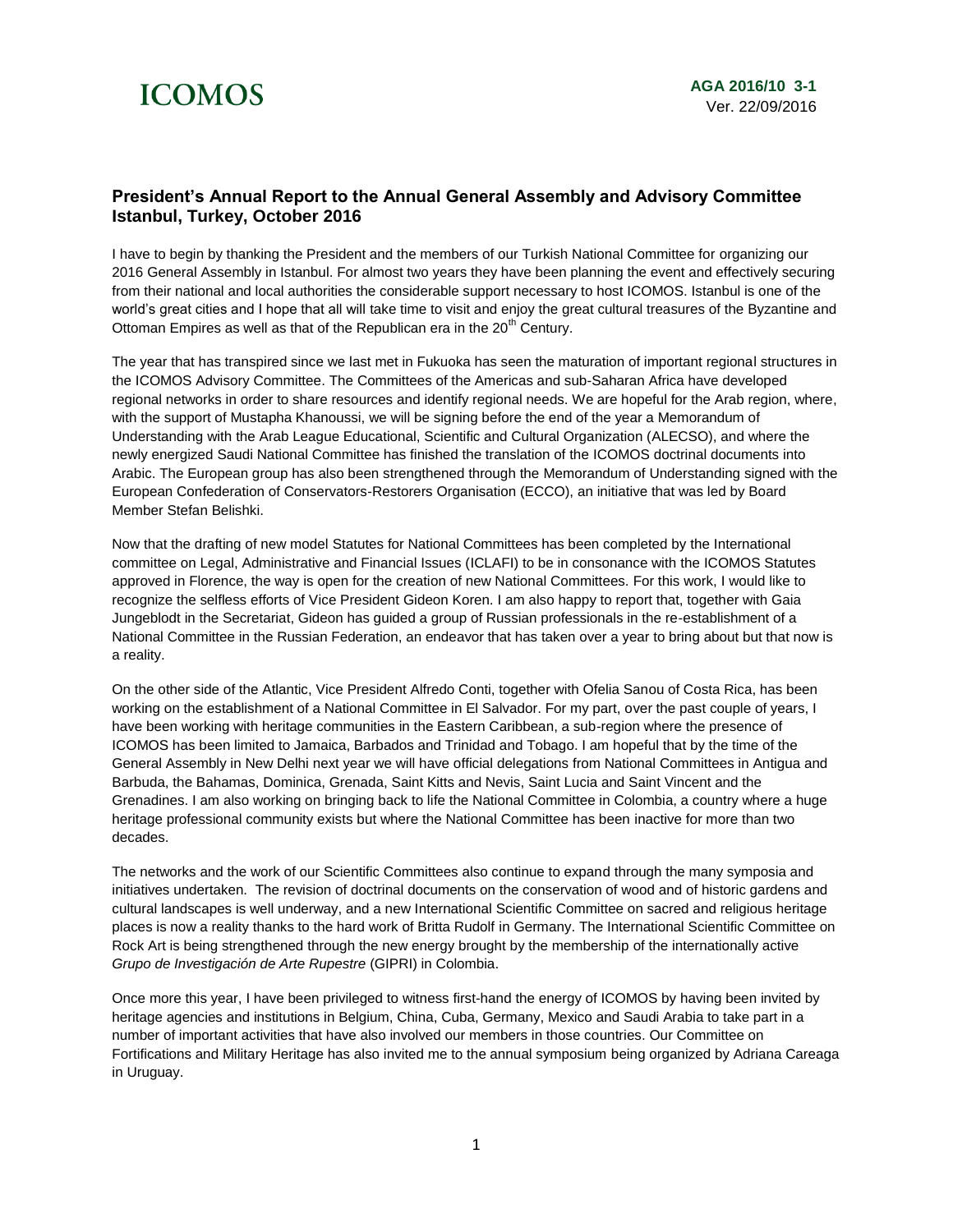## **ICOMOS**

I also want to recognize Andrew Potts of the United States of America for orchestrating the participation of ICOMOS in the International Union for Conservation of Nature (IUCN) Congress held in Hawaii to address the of converging practices in the conservation of natural and cultural properties. Working with Jioty Hosagrahr of India, Andrew has also worked in preparing the participation of ICOMOS in the Habitat III meeting in Quito this year as well as in the incorporation of cultural property in the sustainable development goals of the United Nations.

The world's attention has continued to be fixed over the course of this last year in the armed conflicts in the Middle East, and for ICOMOS, our preoccupation has had a special focus on the destruction of the cultural heritage of the region that dates from antiquity and the onset of Western traditions, and continue on down to the more recent past. To mitigate the effect of the ongoing and potential destruction of these heritage places, ICOMOS has been working with the CyArk Foundation of the United States to document heritage sites at risk in Syria and Iraq through 3-D scanning and other rapid documentation methods. To accomplish this, we have provided capacity building and equipment to the staff of the Directorate General of Antiquities and Museums in Syria with the generous support of the Arcadia Foundation in the United Kingdom, as well as from the UNESCO Regional Office in Beirut.

As we discussed last year in Fukuoka, the destructive crisis in the Middle East and the earthquakes in Nepal and the more recent ones, such as the ones in Italy, Myanmar and Central China, have renewed our attention on authenticity as it relates the issue of when, where and how reconstruction of heritage places is admissible. This has been a central concern of the heritage community since the beginning of the  $19<sup>th</sup>$  century, and one that we thought had been laid to rest by the Venice Charter and later by the Nara document. However, the rise in reconstruction for the sake of enhancing interpretation, as an anchor to weakened cultural identities or even for commercial purposes, coupled with the waves of destruction from natural and human-induced disasters have brought new levels of complexity to the issue. A very productive symposium held at our headquarters in Paris was organized by the Secretariat in March and a second one will be held in Bologna next year, related to the Universities Forum being organized by Vice President Toshiyuki Kono. Thus, reconstruction is a topic of intensified discussion this past year, and should remain so until ICOMOS develops consensus on what guidance to provide regarding the validity of reconstruction.

Also in Fukuoka last year, I announced the appointment of a task force to explore the establishment of of an ICOMOS Forum for Universities, perhaps outside the existing structure of National Committees, but definitely linked to that of the International Scientific Committees. As stated then, the purpose of this initiative was to attempt to engage entire universities in ICOMOS in ways that would go beyond simply welcoming isolated programs related directly to conservation, such as graduate architectural conservation programs. This initiative is meant to respond to the evolution in the roles that heritage has come to play in contemporary societies, which demand many more disciplines than simply those that we have traditionally involved in the conservation of material properties. Only universities possess that full spectrum of knowledge that ICOMOS now needs to accomplish its mission. Unfortunately not much progress has been made in this direction other than the survey conducted by Vice President Alfredo Conti of the members identified as being connected with academic institutions. While in Istanbul I will be meeting with a few academics who have expressed interest in forging ahead with this initiative.

In closing, I would like to say a few words about the vastly improved conditions at the Secretariat, even though I realize that the Secretary General's report will provide a thorough accounting. After years of search, ICOMOS has finally been blessed with Marie-Laure Lavenir, our Director General who possesses excellent management, negotiating and diplomatic skills, as well as a clear vision of where ICOMOS should be headed. This last year she accomplished a restructuring of the ICOMOS World Heritage Unit, assigning Gwenaelle Bourdin with the responsibility for nominations. Gwenaelle has ably discharged her new duties and deserves our appreciation for a job well done. Therefore, on behalf of all ICOMOS, I want to thank Marie-Laure and all the staff for working together in bringing order and a fresh breeze of conviviality into our house in Paris. I know that many of you want to see more reporting on all our activities and more information circulated to the membership or posted on our website. This is a goal we all share. However, in spite of the many improvements at the Secretariat we all must be aware that our revenue stream is not sufficient to support the staff that would be needed to fulfill all your wishes and expectations. As things are, the present magnitude of the workload exceeds our abilities, and the high level of professionalism that